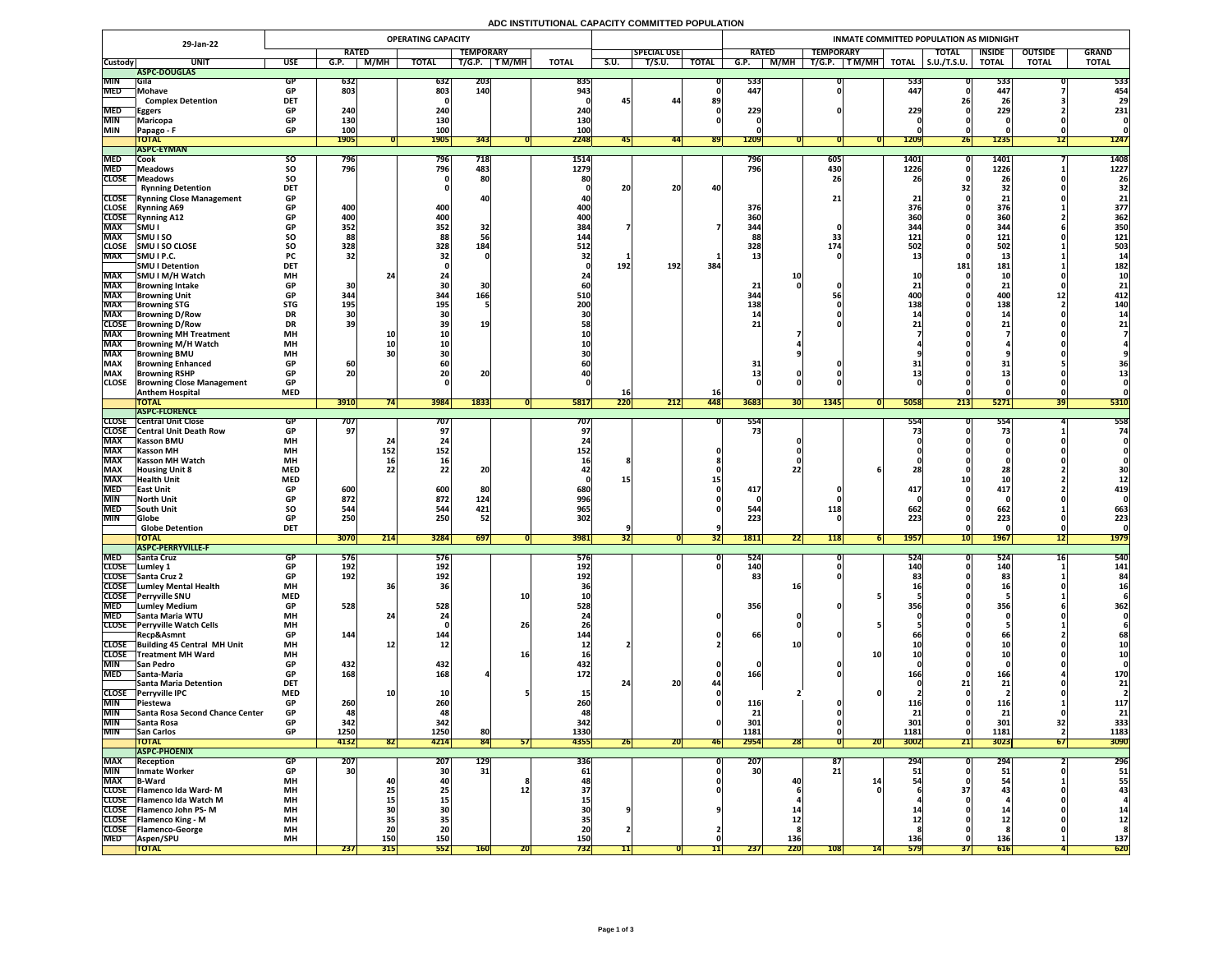# **ADC INSTITUTIONAL CAPACITY COMMITTED POPULATION**

|                          | 29-Jan-22                                                 |                          |                                |              | <b>OPERATING CAPACITY</b> |                  |            |              |             |                    |                 | INMATE COMMITTED POPULATION AS MIDNIGHT |                                |                    |                     |               |                |              |  |  |  |  |
|--------------------------|-----------------------------------------------------------|--------------------------|--------------------------------|--------------|---------------------------|------------------|------------|--------------|-------------|--------------------|-----------------|-----------------------------------------|--------------------------------|--------------------|---------------------|---------------|----------------|--------------|--|--|--|--|
|                          |                                                           |                          | <b>RATED</b>                   |              |                           | <b>TEMPORARY</b> |            |              |             | <b>SPECIAL USE</b> |                 | <b>RATED</b>                            | <b>TEMPORARY</b>               |                    | <b>TOTAL</b>        | <b>INSIDE</b> | <b>OUTSIDE</b> | <b>GRAND</b> |  |  |  |  |
| <b>Custody</b>           | <b>UNIT</b>                                               | <b>USE</b>               | G.P.                           | M/MH         | <b>TOTAL</b>              | T/G.P.           | T M/MH     | <b>TOTAL</b> | <b>S.U.</b> | T/S.U.             | <b>TOTAL</b>    | M/MH<br>G.P.                            | T/G.P.<br>T M/MH               | <b>TOTAL</b>       | $\vert$ S.U./T.S.U. | <b>TOTAL</b>  | <b>TOTAL</b>   | <b>TOTAL</b> |  |  |  |  |
| <b>CLOSE Morey</b>       | <b>ASPC-LEWIS</b>                                         |                          |                                |              | 800                       |                  |            |              |             |                    |                 |                                         |                                |                    |                     |               |                | 603          |  |  |  |  |
|                          | <b>Morey Detention</b>                                    | GP/PC<br><b>DET</b>      | <b>800</b>                     |              |                           |                  |            | 800          | TP.<br>80   |                    | 16 <br>80       | 601                                     |                                | <b>601</b>         |                     | 601           |                | 79           |  |  |  |  |
| <b>CLOSE</b> Rast        |                                                           | <b>PC</b>                | 404                            |              | 404                       |                  |            | 404          |             |                    |                 | 367                                     |                                | 367                |                     | 367           |                | 372          |  |  |  |  |
| <b>CLOSE</b>             | Rast II                                                   |                          |                                |              |                           |                  |            |              |             |                    |                 |                                         |                                |                    |                     |               |                |              |  |  |  |  |
| <b>CLOSE</b>             | <b>RAST III</b>                                           | rc -                     |                                |              | 70                        |                  |            |              |             |                    |                 |                                         |                                |                    |                     |               |                | 55           |  |  |  |  |
| <b>MAX</b>               | <b>Rast PC</b>                                            | <b>PC</b>                | 320                            |              | 320                       |                  |            | 320          |             |                    |                 | 279                                     |                                | 279                |                     | 279           |                | 288          |  |  |  |  |
|                          | <b>CLOSE</b> Rast Close Mgt.<br>Lewis Medical             | <b>PC</b><br><b>MED</b>  |                                |              |                           |                  |            |              |             |                    | <b>17</b>       |                                         |                                |                    |                     |               |                |              |  |  |  |  |
| <b>MED</b>               | <b>Stiner</b> I                                           | <b>GP</b>                | 378                            |              | 378                       | 197              |            | 575          |             |                    |                 | 363                                     |                                | 363                |                     | 363           |                | 367          |  |  |  |  |
| <b>MED</b>               | Stiner II                                                 | <b>GP</b>                | 400                            |              | 400                       | 208              |            | 608.         |             |                    |                 | 400                                     | 133                            | 533                |                     | 533           |                | 542          |  |  |  |  |
|                          | <b>Stiner Detention</b>                                   | <b>DET</b>               |                                |              |                           |                  |            |              | 70          |                    | 70              |                                         |                                |                    |                     | 67            |                | 69           |  |  |  |  |
| <b>MIN</b>               | <b>Bachman PC</b>                                         |                          | 300                            |              | 300                       | 76               |            | 376          |             |                    |                 | 268                                     |                                | 268                |                     | 268           |                | 268          |  |  |  |  |
|                          | MED Bachman GP                                            | GP.<br>VГ                | 300 <sub>l</sub><br><b>JUU</b> |              | 300                       |                  |            | 376          |             |                    |                 | 291<br><b>ZJI</b>                       |                                | 2011<br><b>LJT</b> |                     | 291           |                | 291          |  |  |  |  |
| <b>MED</b>               | <b>Stiner Transitory</b>                                  | <b>TRANS</b>             | 22                             |              | 22                        |                  |            |              |             |                    |                 |                                         |                                |                    |                     |               |                |              |  |  |  |  |
|                          | <b>Bachman Detention</b><br><b>CLOSE</b> Buckley PC       | <b>DET</b>               | 750                            |              | 750                       |                  |            | 750          | 8C<br>16    |                    | 80<br><b>16</b> | 600                                     |                                | 600                |                     | 82<br>600     |                | 605          |  |  |  |  |
|                          | <b>CLOSE</b> Buckley PC II                                |                          |                                |              | <b>50</b>                 |                  |            |              |             |                    |                 |                                         |                                |                    |                     |               |                | 41           |  |  |  |  |
| <b>MED</b>               | <b>Barchey PC I</b>                                       |                          | 370                            |              | 370                       | 150              |            | 520          |             |                    |                 | 370                                     |                                | 402                |                     | 402           |                | 402          |  |  |  |  |
| <b>MED</b>               | <b>Barchey PC II</b>                                      |                          | 370                            |              | 370                       | 120              |            | 490          |             |                    |                 | 356                                     |                                | <b>356</b>         |                     | 356           |                | 356          |  |  |  |  |
| <b>MED</b>               | <b>Barchey PC III</b>                                     |                          |                                |              | 60                        |                  |            |              |             |                    |                 |                                         |                                |                    |                     |               |                |              |  |  |  |  |
| <b>MED</b>               | <b>Barchey PC Watch Cells</b>                             | <b>MH</b>                |                                |              |                           |                  | 20         |              |             |                    |                 |                                         |                                |                    |                     |               |                |              |  |  |  |  |
|                          | CLOSE Sunrise Male Minors<br>CLOSE Sunrise Femal Minors   | <b>GP</b><br><b>GP</b>   |                                |              |                           |                  |            |              |             |                    |                 |                                         |                                |                    |                     |               |                |              |  |  |  |  |
|                          | CLOSE Sunrise Minors CDU/Watch                            |                          |                                |              |                           |                  |            |              |             |                    |                 |                                         |                                |                    |                     |               |                |              |  |  |  |  |
| <b>MIN</b>               | <b>TEagle Point Second Chance Center</b>                  | <b>GP</b>                | 300                            |              | 300                       |                  |            | 300          |             |                    |                 | 188                                     |                                | <b>188</b>         |                     | 188           |                | 191          |  |  |  |  |
|                          | <b>TOTAL</b>                                              |                          | 5104                           |              | 5104                      | 850              | ZU         | <b>5974</b>  | 279         |                    | 279             | 4255                                    | <b>176</b>                     | 4444<br><b>437</b> | 236                 | 4680          | 46             | 4726         |  |  |  |  |
|                          | <b>ASPC-SAFFORD</b>                                       |                          |                                |              |                           |                  |            |              |             |                    |                 |                                         |                                |                    |                     |               |                |              |  |  |  |  |
| <b>MIN</b>               | <b>Fort Grant</b>                                         | GP                       | 588                            |              | 588                       | <b>160</b>       |            | 748          |             |                    |                 | 329                                     |                                | 329                |                     | 329           |                | 329          |  |  |  |  |
| <b>MIN</b>               | <b>Miles Detention</b>                                    | <b>DET</b><br><b>GP</b>  | 615                            |              | 615                       |                  |            | 711          |             | 24                 | 49              | 223                                     |                                | 223                |                     | 223           |                | 225          |  |  |  |  |
| <b>MED</b>               | <b>Sanam</b><br><b>Tonto</b>                              | <b>PC</b>                | 250                            |              | 250                       | 160              |            | 410          |             |                    |                 | 250                                     |                                | 251                |                     | 251           |                | 252          |  |  |  |  |
|                          | <b>Tonto Detention</b>                                    | <b>DET</b>               |                                |              |                           |                  |            |              |             |                    |                 |                                         |                                |                    |                     |               |                |              |  |  |  |  |
|                          | <b>TOTAL</b>                                              |                          | 1453                           |              | <b>1453</b>               | 416              |            | 1869         |             | 24                 |                 | 802                                     |                                | 803                |                     | 815           |                | 820          |  |  |  |  |
|                          | <b>ASPC-TUCSON</b>                                        |                          |                                |              |                           |                  |            |              |             |                    |                 |                                         |                                |                    |                     |               |                |              |  |  |  |  |
|                          | CLOSE Cimarron                                            | GP.                      | 648                            |              | 648                       |                  |            | 648          |             | 48 <sub>1</sub>    | 96              | 603                                     |                                | 6031               |                     | 603           |                | 608<br>86    |  |  |  |  |
|                          | <b>Cimarron Detention</b><br><b>CLOSE</b> Rincon MH Watch | <b>DET</b><br><b>MH</b>  |                                |              | 79                        |                  |            | 85           |             |                    |                 | 34                                      |                                |                    |                     | 86            |                |              |  |  |  |  |
|                          | <b>CLOSE</b> Rincon Medical                               | <b>MED</b>               |                                |              |                           |                  |            |              |             |                    |                 |                                         |                                |                    |                     |               |                | 61           |  |  |  |  |
|                          | CLOSE Rincon S.N.U.                                       | <b>MED</b>               |                                |              | 16I                       |                  |            |              |             |                    |                 |                                         |                                |                    |                     |               |                |              |  |  |  |  |
|                          | <b>CLOSE</b> Cimarron Transitory                          | <b>TRANS</b>             |                                |              |                           |                  |            |              |             |                    |                 |                                         |                                |                    |                     |               |                |              |  |  |  |  |
| <b>CLOSE</b> Rincon      |                                                           | <b>GP</b>                | 340                            |              | 340                       |                  |            | <b>340</b>   |             |                    |                 | 331                                     |                                | 331                |                     | 331           |                | 331          |  |  |  |  |
|                          | <b>CLOSE</b> Rincon MH Program                            | <b>MH</b>                |                                | 256          | 256                       |                  |            | 256          |             |                    |                 | 191                                     |                                | 191                |                     | 191           |                | 191          |  |  |  |  |
| <b>MAX</b><br><b>MAX</b> | <b>Rincon MH Program II</b><br><b>Rincon MH Watch II</b>  | <b>MH</b><br><b>MH</b>   |                                | 149          | <b>149</b>                |                  | 20         | 152          |             |                    |                 | 88                                      |                                |                    |                     |               |                | 92           |  |  |  |  |
| <b>MED</b>               | <b>Santa Rita</b>                                         | <b>GP</b>                | 768                            |              | 768                       |                  |            | 768          |             |                    |                 | 707                                     |                                | 707                |                     | 707           |                | 712          |  |  |  |  |
| <b>MED</b>               | Manzanita S.N.U.                                          | <b>MED</b>               |                                |              | 25                        |                  | <b>20</b>  |              |             |                    |                 |                                         |                                |                    |                     | 39            |                | 41           |  |  |  |  |
| <b>MED</b>               | Manzanita                                                 | <b>GP</b>                | 179                            |              | 179                       | 107              |            | 286          |             |                    |                 | 179                                     |                                | 219                | <b>NA</b>           | 219           |                | 220          |  |  |  |  |
|                          | MED Manzanita Second Chance Center                        | <b>GP</b>                | 481                            |              | 48                        |                  |            |              |             |                    |                 | 23                                      |                                |                    | <b>NAI</b>          | <b>Z3</b>     |                | <b>Z3</b>    |  |  |  |  |
| <b>MED</b>               | <b>Manzanita Watch Cells</b>                              | <b>MH</b>                |                                |              |                           |                  |            |              |             |                    |                 |                                         |                                |                    |                     |               |                |              |  |  |  |  |
| <b>MED</b>               | Manzanita Residential                                     | <b>MED</b><br><b>DET</b> |                                |              | 58                        |                  |            |              | <b>12</b>   |                    |                 |                                         |                                |                    |                     |               |                |              |  |  |  |  |
| <b>MED</b>               | <b>Manzanita Detention</b><br>Winchester                  | <b>GP</b>                | 400                            |              | 400                       | 336              |            | <b>736</b>   |             | 11                 | 23              | 400                                     | 267                            | 667                |                     | 667           |                | 676          |  |  |  |  |
|                          | <b>Winchester Detention</b>                               | <b>DET</b>               |                                |              |                           |                  |            |              |             | <b>12</b>          | 24              |                                         |                                |                    |                     |               |                | 20           |  |  |  |  |
|                          | <b>Complex Detention</b>                                  | <b>DET</b>               |                                |              |                           |                  |            |              | 40          | 40                 | 80              |                                         |                                |                    |                     |               |                | 69           |  |  |  |  |
| <b>MIN</b>               | Catalina                                                  | <b>GP</b>                | 360                            |              | 360                       |                  |            | 360          |             |                    |                 | 352                                     |                                | 352                |                     | 352           |                | 353          |  |  |  |  |
| <b>MIN</b>               | Whetstone                                                 | <b>GP</b>                | 1250                           |              | 1250                      |                  |            | 1250         |             |                    |                 | 963                                     |                                | 963                |                     | 963           |                | 963          |  |  |  |  |
|                          | <b>TOTAL</b><br><b>ASPC-WINSLOW</b>                       |                          | 3993                           | 607          | <b>4600</b>               | 467              | 49         | <b>5116</b>  | 178         | 111                | 289             | 3558<br><b>409</b>                      | <b>326</b><br> 14              | 4307               | 242                 | 4549          | JZI            | 4581         |  |  |  |  |
| <b>MIN</b>               | <b>Coronado</b>                                           | GP.                      | 492                            |              | 492                       | 136              |            | 628          |             |                    |                 | <b>123</b>                              |                                | 123                |                     | 123           |                | 123          |  |  |  |  |
| CLOSE Kaibab             |                                                           | GP                       | 800                            |              | 800                       |                  |            | 800          |             |                    |                 | 660                                     |                                | 660                |                     | 660           |                | 665          |  |  |  |  |
|                          | <b>Complex Detention</b>                                  | <b>DET</b>               |                                |              |                           |                  |            |              | 20          |                    | 39              |                                         |                                |                    |                     |               |                | 22           |  |  |  |  |
| <b>MIN</b>               | <b>Apache</b>                                             | <b>GP</b>                | 334                            |              | 334                       | 80               |            | 414          |             |                    |                 | 334                                     |                                | 337                |                     | 337           |                | 337          |  |  |  |  |
|                          | <b>Apache Detention</b>                                   | <b>DET</b>               |                                |              |                           | 216              |            |              | 32          |                    | 12              |                                         |                                |                    |                     |               |                |              |  |  |  |  |
|                          | <b>TOTAL</b><br><b>ASPC-YUMA</b>                          |                          | <b>1626</b>                    |              | 1626                      |                  |            | 1842         |             |                    | <b>PTI</b>      | <b>1117</b>                             |                                | <b>1120</b>        | ZZ I                | <b>1142</b>   |                | 1147         |  |  |  |  |
| <b>MED</b>               | Cheyenne                                                  | GP                       | <b>800</b>                     |              | 800                       | 324              |            | 1124         |             |                    |                 | 717                                     |                                | 717                |                     | 7 T J         |                | 733          |  |  |  |  |
|                          | <b>Cheyenne Detention</b>                                 | <b>DET</b>               |                                |              |                           |                  |            |              | 40          | <b>39</b>          | 79              |                                         |                                |                    | 59                  | 59            |                | 63           |  |  |  |  |
| <b>MIN</b>               | Cocopah                                                   | <b>GP</b>                | 250                            |              | 250                       | <b>80</b>        |            | 330          |             |                    |                 |                                         |                                |                    |                     |               |                |              |  |  |  |  |
| <b>CLOSE</b>             | Dakota Y13                                                | <b>GP</b>                | 800                            |              | 800                       |                  |            | 800          | <b>16</b>   |                    | <b>16</b>       | 397                                     |                                | 397                |                     | 397           |                | 404          |  |  |  |  |
| <b>MED</b>               | <b>Dakota Detention</b><br>Cibola                         | <b>DET</b><br><b>GP</b>  | 1250                           |              | 1250                      | <b>16</b>        |            | 1266         | 80          |                    | 80              | 842                                     |                                | 842                |                     | 842           |                | 40<br>852    |  |  |  |  |
| <b>MIN</b>               | La Paz                                                    | <b>GP</b>                | 1250                           |              | 1250                      |                  |            | 1250         |             |                    |                 | 703                                     |                                | 703                |                     | 703           |                | 705          |  |  |  |  |
|                          | <b>TOTAL</b>                                              |                          | 4350                           |              | 4350                      | <b>420</b>       |            | 4770         | <b>136</b>  | <b>391</b>         | <b>175</b>      | 2659                                    |                                | 2659               | 98                  | 2757          | 40             | 2797         |  |  |  |  |
|                          | <b>TOTAL IN-STATE</b>                                     |                          | 29780                          | <u> 1292</u> | <b>31072</b>              | <b>5486</b>      | <b>146</b> | <b>36704</b> | <b>1006</b> | <u> 469  </u>      | <b>1475</b>     | 22285<br><b>709</b>                     | <b>2077</b><br>67 <sub>1</sub> | 25138              | 917                 | 26055         | 262            | 26317        |  |  |  |  |